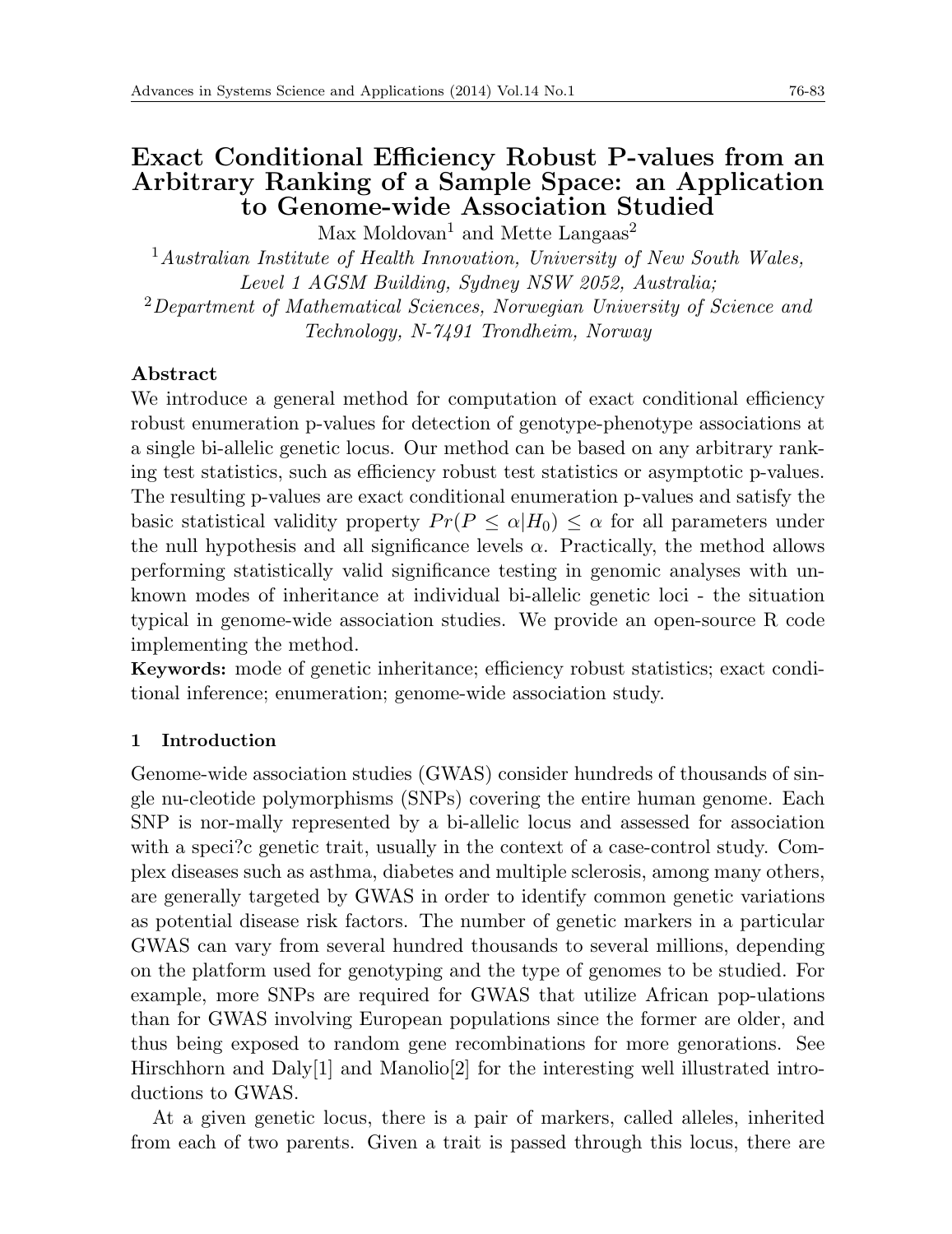several modes of inheritance can be in effect. The dominant mode of inheritance requires the presence of a single "disease" allele from one of parents for a trait to be inherited. The recessive mode of inheritance requires "disease" alleles from both parents to be passed to the offspring for a trait to express. In case of the additive mode of inheritance, a trait is expressed only partly if a single disease allele is inherited, but express in full if both "disease" alleles are in place. There are a few more modes of inheritance can be specified depending on the degree to which a trait is expressed in an offspring, see Visscher et al. [3] for the discussion of heritability concepts.

When the mode of inheritance at a genetic locus is known, higher power of a test for genotype-phenotype association can be achieved through using the Cochran-Armitage trend test (CATT) under the explicit assumption of the specific genetic model, see Lettre et al.[4] and Gonzlez et al.[5]. In practice, however, the mode of inheritance is usually unknown. Under this typical scenario, the socalled efficiency robust tests (see Podgor et al.[6]) can be used, the tests which remain sensitive to detection of genotype-phenotype associations even though the genetic model is either unknown or misspecified.

There are several efficiency robust testing strategies. For example, the MAX test, first suggested by Freidlin et al.[7], has been recommended by the several authors, see Zheng and Gastwirth [8] and Gonzlez et al.[5]. This testing approach is implemented as aa sequential application of several statistical tests optimal for alternative genetic models with retaining the most significant result. The traditional version of the MAX test, normally referred to as MAX3, is based on the three CATTs with scores motivated by dominant, recessive and additive genetic models. Alternatively, Persons chi-square test  $(\chi^2)$  can be included within the same MAX testing strategy, leading to MAX4, see Li et al.[9]. Zheng et al.[10] demonstrated that  $\chi^2$  test can be considered as a type of a trend test and also noted that this test is sensitive to detection of overdominant (underdominant) modes of inheritance. MIN2 is one more variant of the MAX test implemented as a combination of the additive CATT and  $\chi^2$ , see Joo et al. [11]. A slightly different efficiency robust testing strategy is known as MERT and is a weighted version of CATT optimal for recessive and dominant models, see Gastwirth $[12]$ and Freidlin et al.[7]. There are several more efficiency robust testing approaches can be specified and some authors even suggest applying a combination of different versions of efficiency robust tests within a single testing procedure, see Joo et al. $|11|$ .

In finite sample settings, many of the currently known and used efficiency robust tests are not guaranteed to lead to statistically valid inference. This is because the under-lying computational procedures are based either on random sampling or on asymptotic distributions of efficiency robust statistics (Gonzlez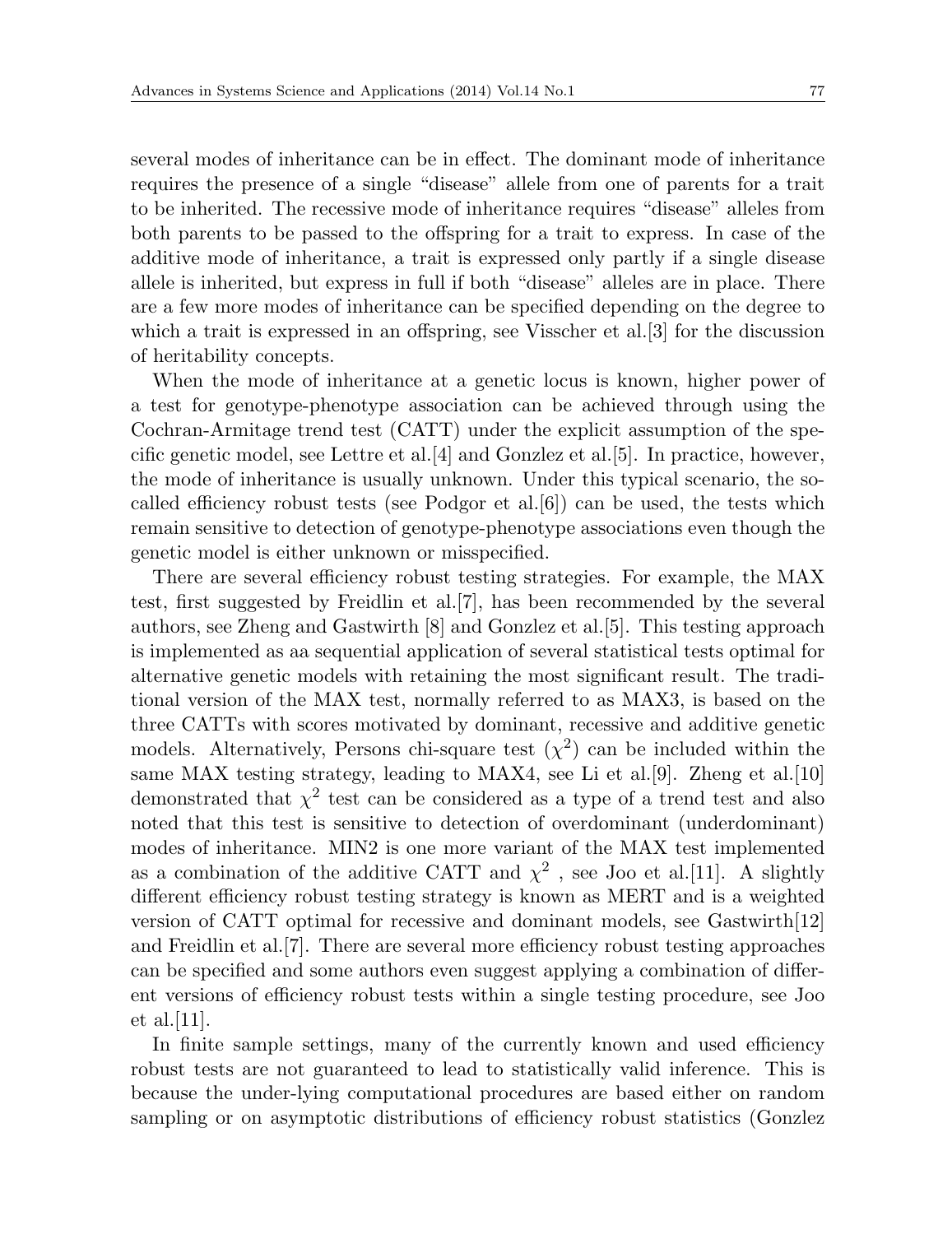et al.[5], Joo et al.[13], So anda Sham [14]). For the methods that use random permutations (see Sladek et al.[15]), the statistical inference will be valid, but a very high number of random permutations is needed to achieve the required precision for traditionally low GWAS type significance levels (often in the order of 10*−*<sup>8</sup> ). Recently, Loley et al.[16] attempted to unify the efficiency robust testing approaches by proposing a framework also leading to inference of unknown statistical validity.

In the current paper, we introduce a computational procedure that takes as an input the ordering of a sample space imposed by any of test statistics or p-values, including the ones introduced above. The procedure outputs exact conditional enumeration p-values that satisfy the basic validity property  $Pr(P \leq \alpha | H_0) \leq \alpha$ , for all parameters under the null hypothesis and all significance levels  $\alpha$ .

#### **2 Notation and the Method**

Let the information on a single SNP be represented by the 23 contingency table given by Table 1, where  $x_i$  and  $y_i$  are the counts of observed genotypes for  $n_1$ cases and  $n_2$  controls, respectively, with  $n = n_1 + n_2$ . We denote this empirically observed table by  $s*(x_1, x_2|m_1, m_2, n_1, n_2)$ , because all the other entries of the table can be calculated from these numbers. Note that for given  $n_1$ ,  $n_2$ ,  $m_1$  and *m*<sup>2</sup> , there is a finite number of possible contingency tables, called a reference set (Verbeek[17]) and denoted here by  $(m_1, m_2, n_1, n_2)$ . Next let T be an arbitrary ranking statistic with the value t corresponding to the empirically observed table  $s*(x_1, x_2|m_1, m_2, n_1, n_2)$ . Given a general hypothesis of 'H<sub>0</sub> : no association between genotypes and the case-control status of the subjects' tested against 'H*<sup>A</sup>* : there is association between genotypes and the case-control status of the subjects', and larger values of T being more hostile to the null  $H_0$ , the set of tables ranked lower or equal than the observed table  $s*(x_1, x_2|m_1, m_2, n_1, n_2)$  is given by the critical set:

$$
R(x_1, x_2|m_1, m_2, n_1, n_2) := \{s(i, j|m_1, m_2, n_1, n_2) : T \ge t\}
$$
 (1)

By definition, a p-value is the probability of obtaining the outcome as extreme or

|                       | ΑA             | ΑB             | ВB    | Total          |
|-----------------------|----------------|----------------|-------|----------------|
| $\operatorname{Case}$ | $x_1$          | x <sub>2</sub> | $x_3$ | $n_{1}$        |
| Control               | $y_1$          | $y_2$          | $y_3$ | n <sub>2</sub> |
| Total                 | m <sub>1</sub> | m <sub>2</sub> | $m_3$ | n              |

**Table 1** Genotype counts at a bi-allelic locus.

worse than the empirically observed outcome *s ∗* (*·*) under the null, which is just the probability of the critical set  $R(\cdot)$ . Under the null and based on the assumed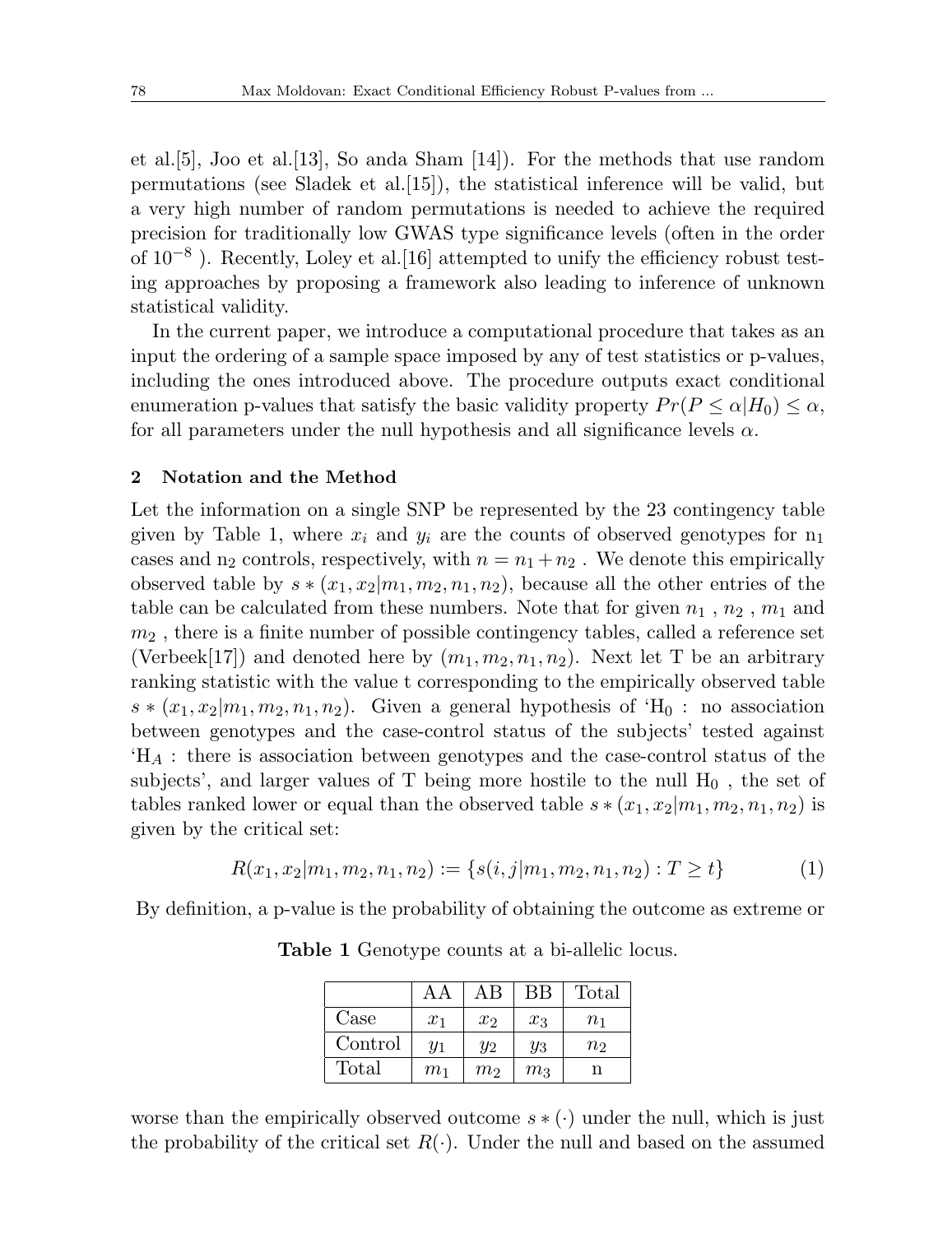underlying hypergeometric sampling scheme (see Lehmann[18] for descriptions of alternative sampling schemes), the probability of obtaining each individual table  $s(i, j|m_1, m_2, n_1, n_2)$  within the reference set can be computed as follows:

$$
f(i,j|m_1, m_2, n_1, n_2) = \frac{\binom{m_1}{i} \binom{m_2}{j} \binom{n - m_1 - m_2}{n - i - j}}{\binom{n}{n_1}}
$$
(2)

See Lloyd<sup>[19]</sup> for the generalization of the central multivariate hypergeometric probability function given by (2). The p-value  $p_s * T$  corresponding to the empirically observed table  $s*(x_1, x_2|m_1, m_2, n_1, n_2)$  is the probability of the critical set  $R(\cdot)$  given by (1):

$$
ps*, T(x_1, x_2|m_1, m_2, n_1, n_2) = \sum_{s \in R} f(i, j|m_1, m_2, n_1, n_2)
$$
 (3)

Note that *ps∗, T* is a Fisher-type conditional p-value by construction, inheriting positive(e.g. statistical validity and empirical relevance) as well as negative (e.g. conservatism and computational challenges) aspects of Fisher's p-values.

#### **3 Numerical Illustration**

Denote statistics obtained from CATTs optimal for dominant, recessive and additive models, respectively, by  $T_D$ ,  $T_R$  and  $T_A$  (Sasieni[20]):

$$
T_D = \frac{n(nx_1 - n_1m_1)^2}{n_1m_1(n - n_1)(n - m_1)}
$$

$$
T_R = \frac{n(nx_3 - n_1m_3)^2}{n_1(n - n_1)(nm_3 - m_3^2)}
$$

$$
T_A = \frac{n(n(x_2 + 2x_3) - n_1(m_2 + 2m_3))^2}{n_1(n - n_1)(n(m_2 + 4m_3) - (m_2 + 2m_3)^2)}
$$

All three statistics asymptotically follow the chi-square distribution with one degree of freedom. The MAX3 test statistic is given by  $T_{MAX3} = max(T_D, T_R, T_A)$ with the observed value  $t_{MAX3} = max(t_D, t_R, t_A)$ . For the empirically observed table  $s*(0,2|3,4,4,5)$ ,the p-value  $p_s*, T_{MAX3}$  can be computed as shown in Table 2. Specifically, there are 11 tables in the reference set *S*(3*,* 4*,* 4*,* 5) and only three tables in the critical set  $R(0, 2|3, 4, 4, 5)$  since only the tables with the values of *TMAX*<sup>3</sup> statistics equally or more extreme then observed are included in the critical set, i.e.  $T_{MAX3} \geq t_{MAX3}$ . The resulted exact conditional efficiency robust p-value  $p_s * T(0, 2|3, 4, 4, 5) = 0$ : 0952 and is the sum of  $f(\cdot|m_1, m_2, n_1, n_2)$  given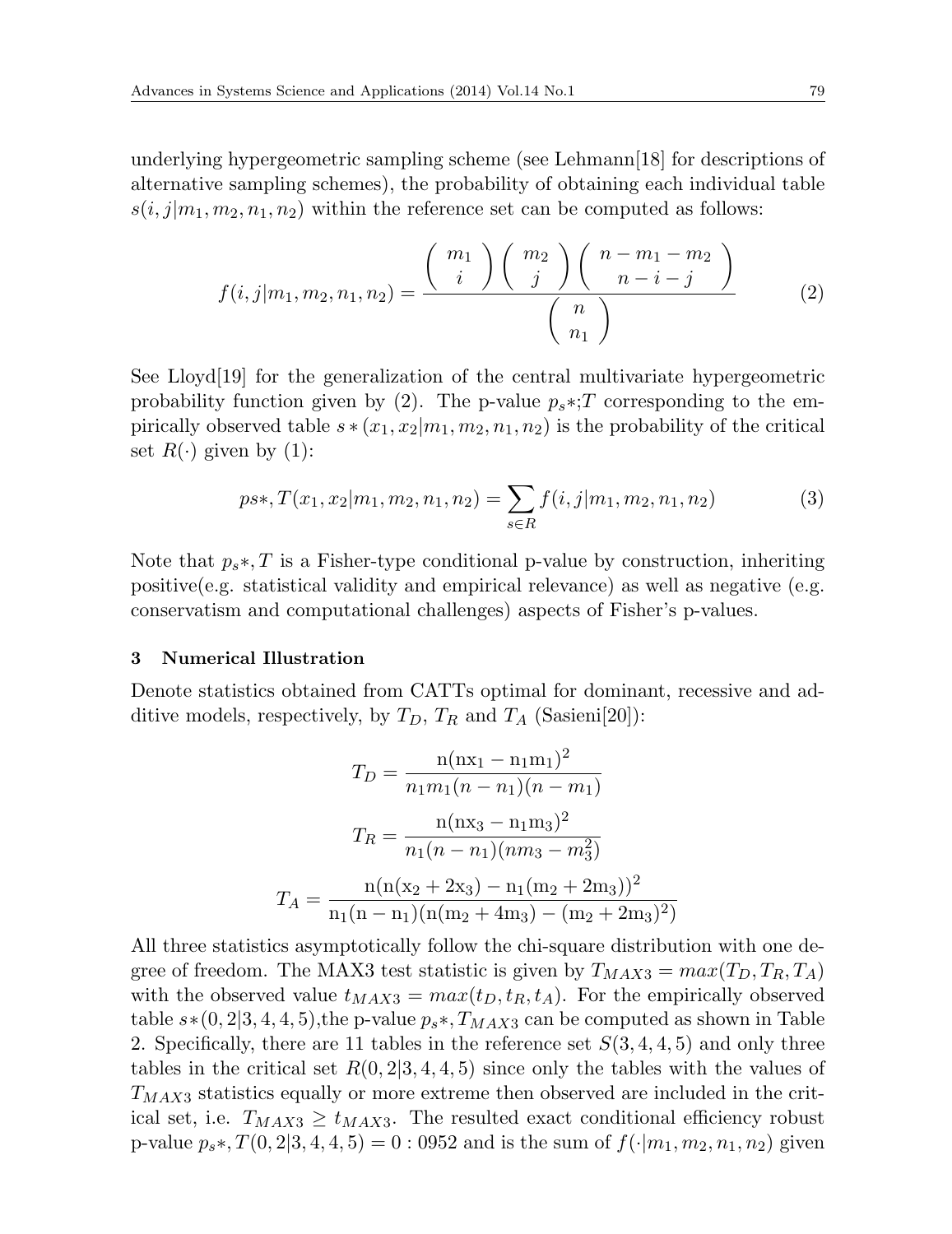by (2) of the three tables in  $R(0, 2|3, 4, 4, 5)$ .

Table 2 The illustrative example is based on  $(m_1, m_2, n_1, n_2) = (3, 4, 4, 5)$  with an observed value  $(x_1, x_2) = (0, 2)$ . The critical region R is given by the lower part of the table under the horizontal line.

| $x_1$          | x <sub>2</sub> | $T_D$  | $T_R$  | $T_A$  | $T_{MAX3}$  | $f(x_1, x_2 m_1, m_2)$ |
|----------------|----------------|--------|--------|--------|-------------|------------------------|
| 1              | $\overline{2}$ | 0.2250 | 0.0321 | 0.1636 | 0.2250      | 0.2857                 |
| $\overline{2}$ | 1              | 0.9000 | 0.0321 | 0.2557 | 0.9000      | 0.1905                 |
| 1              | 3              | 0.2250 | 2.0571 | 0.2557 | 2.0571      | 0.0952                 |
| $\overline{2}$ | $\overline{2}$ | 0.9000 | 2.0571 | 2.0045 | 2.0571      | 0.1429                 |
| 1              | 1              | 0.2250 | 3.2143 | 1.7284 | 3.2143      | 0.0952                 |
| $\overline{2}$ | 0              | 0.9000 | 3.2143 | 0.1636 | 3.2143      | 0.0238                 |
| 0              | 3              | 3.6000 | 0.0321 | 1.7284 | 3.6000      | 0.0635                 |
| 0              | 4              | 3.6000 | 2.0571 | 0.1636 | 3.6000      | 0.0079                 |
| $\Omega$       | $\overline{2}$ | 3.6000 | 3.2143 | 4.9500 | 4.9500      | 0.0476                 |
| 3              | 0              | 5.6250 | 0.0321 | 2.0045 | 5.6250      | 0.0159                 |
| 3              | 1              | 5.6250 | 2.0571 | 5.4102 | 5.6250      | 0.0317                 |
|                |                |        |        |        | $p_s*, T =$ | 0.0952                 |

**Table 2** Genotype counts at a bi-allelic locus.

#### **4 Conclusion**

The method we suggested above is by no means new. The initial idea can be traced back to Fisher [22] and PS;T given by (3) is based on the combinatorial results known for many decades, see Freeman and Halton [23]. Our contribution to the original Fisher's methodology is the idea of ordering the sample space, given by the reference set S, based on any arbitrary chosen ranking statistics, the efficiency robust test statistics in our case. We have borrowed this approach from the unconditional exact testing literature, see Barnard [24] and Lloyd and Moldovan [25] for the origination of the unconditional inference philosophy and one of the initial attempts to combine the conditional and unconditional types of exact inference, respectively.

To conclude, it should be pointed out that only the basic form of the adjustment procedure has been given above. In practice, more special cases can arise, such as the presence of covariates (e.g. additional SNPs, environmental factors or baseline factors) or involvement of additional shifted parameters (e.g. in power studies). While this is clearly the limitation of the presented procedure, the basic general exact conditional method introduced above gives a solid basis for further investigations to these and possibly several more theoretical and applied research directions. We provide an open-source R code to encourage and facilitate such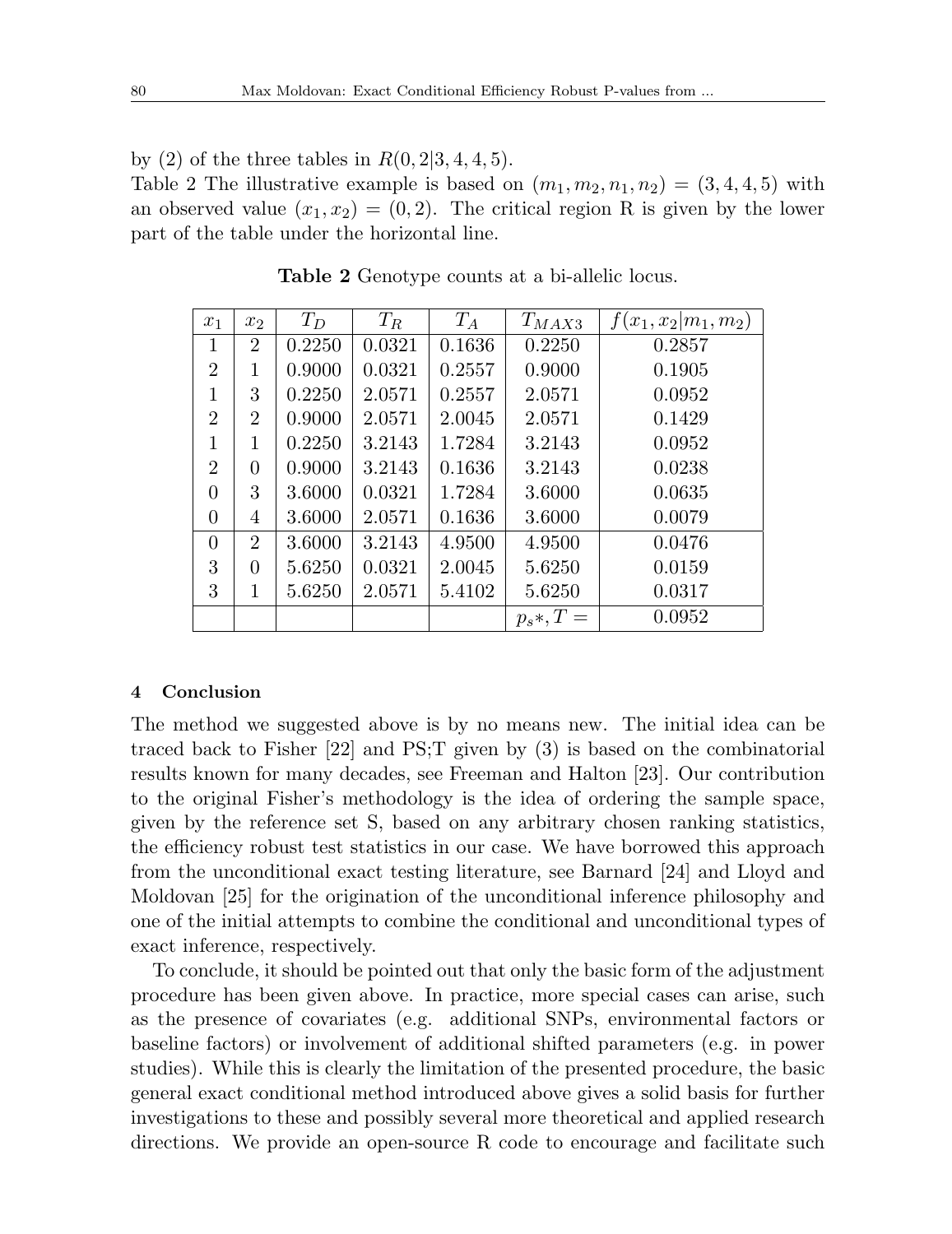investigations. The R code is available upon request from the authors.

#### **References**

- [1] Hirschhorn, J.N., and Daly, M.J. (2005), "Genome-wide association studies for common diseases and complex traits", *Nature Reviews Genetics*, 6, 95- 108.
- [2] Manolio, T.A. (2010), "Genomewide association studies and assessment of the risk of disease", *New England Journal of Medicine*, 363, 166-176.
- [3] Visscher, P.M., Hill, W.G., and Wray, N.R. (2008), "Heritability in the genomics era-concepts and misconceptions.", *Nature Reviews Genetics*, 9, 255- 266.
- [4] Lettre, G., Lange, C., and Hirschhorn, J.N. (2007), "Genetic model testing and statistical power in population-based association studies of quantitative traits" *Genetic Epidemiology*, 31, 358-362..
- [5] Gonzalez, J.R., Carrasco, J.L., Dudbridge, F., Armengol, L., Estivill, X., and Moreno, V. (2008), "Maximizing association statistics over genetic models" *Genetic Epidemiology*, 32, 246-254..
- [6] Podgor, M.J, Gastwirth, J.L., and Mehta C.R (1996), "Efficiency robust tests of independence in contingency tables with ordered classi cations." *Statistics in Medicine*, 15, 2095-2105.
- [7] Freidlin, B., Zheng, G., Li, Z. and Gastwirth, J.L. (2002), "Trend tests for casecontrol studies of genetic markers: Power, sample size and robustness", *Human Heredity*, 53, 146-152.
- [8] Zheng, G., and Gastwirth, J.L. (2006), "On estimation of the variance in Cochran- Armitage trend tests for genetic association using case-control studies." *Statistics in Medicine*, 25, 3150-3159.
- [9] Li, Q., Zheng, G., and Yu, K. (2009), "Robust tests for single-marker analysis in case-control genetic association studies." *Annals of Human Genetics*, 73, 245-252.
- [10] Zheng, G., Joo, J., and Yang, Y. (2009), "Pearson's test, trend test, and MAX are all trend tests with different types of scores." *Annals of Human Genetics*, 73, 133-140.
- [11] Joo, J., Kwak, M., Ahn, K., and Zheng, G. (2009), "A robust genome-wide scan statistic of the Welcome Trust Case Control Consortium." *Biometrics*, 65, 1115-1122.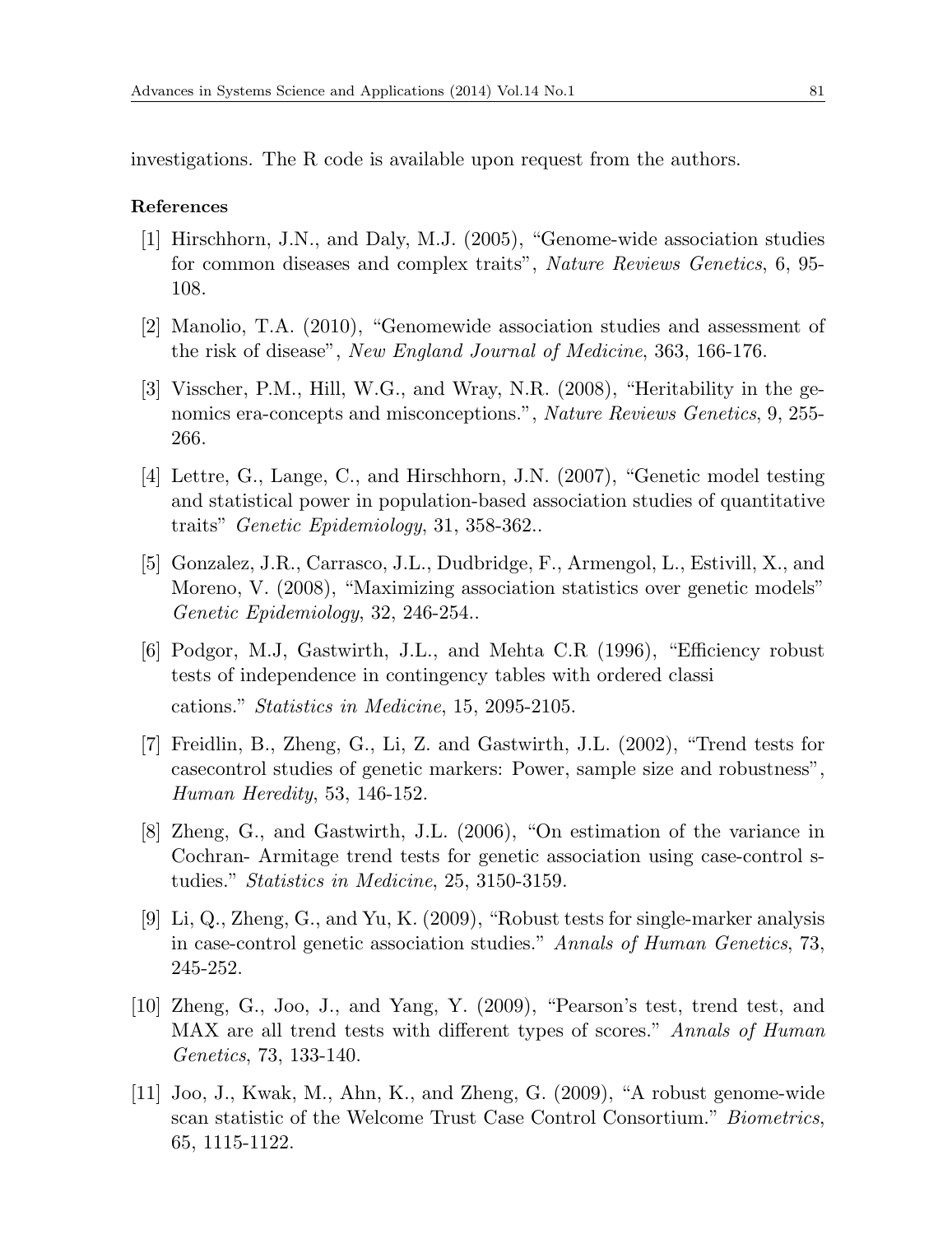- [12] Gastwirth, J.L. (1985), "The use of maximin efficiency robust tests in combining contingency tables and survival analysis", *Journal of the American Statistical Association*, 80, 380-384.
- [13] Joo, J., Kwak, M., and Zheng, G. (2010), "Improving power for testing genetic association in case-control studies by reducing the alternative space", *Biometrics*, 66, 266-276.
- [14] So, H.C., and Sham, P.C. (2011), "Robust association tests under different genetic models, allowing for binary or quantitative traits and covariates", *Behavior Genetics*, 41, 768-775.
- [15] Sladek, R., Rocheleau, G., Rung, J., Dina, C., Shen, L., Serre, D., Boutin, P., Vincent, D., Belisle, A., Hadjadj, S., Balkau, B., Heude, B., Charpentier, G., Hudson, T.J., Montpetit, A., Pshezhetsky, A.V., Prentki, M., Posner, B.I., Balding, D.J., Meyre, D., Polychronakos, C., and Froguel, P. (2007), "A genome-wide association study identifies novel risk loci for type 2 diabetes", *Nature*, 445, 881-885.
- [16] Loley, C.,, I.R., Hothorn, L., and Ziegler, A. (2013), "A unifying framework for robust association testing, estimation, and genetic model selection using the generalized linear model", *European Journal of Human Genetics, to appear*.
- [17] Verbeek, A. (1985), "A survey of algorithms for exact distributions of test statistics in *r × c* contingency tables with fixed margins", *Computational Statistics and Data Analysis*, 3, pp.159-185.
- [18] Lehmann, E.L. (1986), *Testing statistical hypotheses*, 2nd ed., New York: Wiley.
- [19] Lloyd, C.J. (1999), *Statistical Analysis of Categorical Data*, New York: Wiley
- [20] Sasieni, P.D. (1997), "From genotype to genes: doubling the sample size", *Biomet- rics*, 53, pp.1253-1261.
- [21] Devlin, B., and Roeder, K. (1999), "Genomic control for association studies", *Bio- metrics*, 55, pp.997-1004.
- [22] Fisher, R.A. (1935), "The logic of inductive inference (with discussion)", *Journal of the Royal Statistical Society*, 98, pp.39-54.
- [23] Freeman, G.H., and Halton J.H. (1951), "Note on an exact treatment of contingency, goodness of fit and other problems of significance", *Biometrika*, 38, pp.141-149.